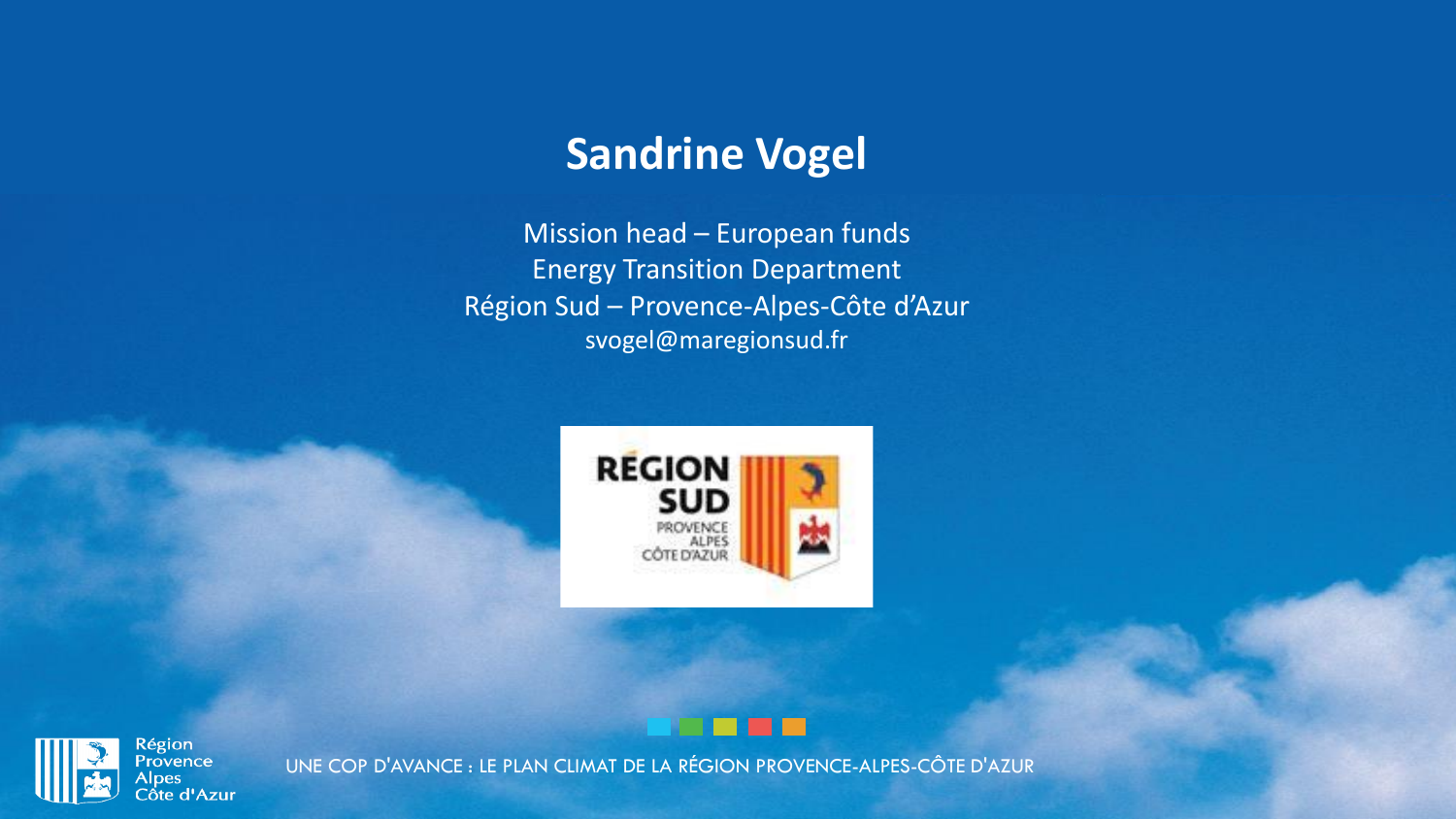# **Regional solar plan : Objectives and support schemes**

## **Focus on Photovoltaic solar energy**





**Région Provence** pes ốte d'Azur

UNE COP D'AVANCE : LE PLAN CLIMAT DE LA RÉGION PROVENCE-ALPES-CÔTE D'AZUR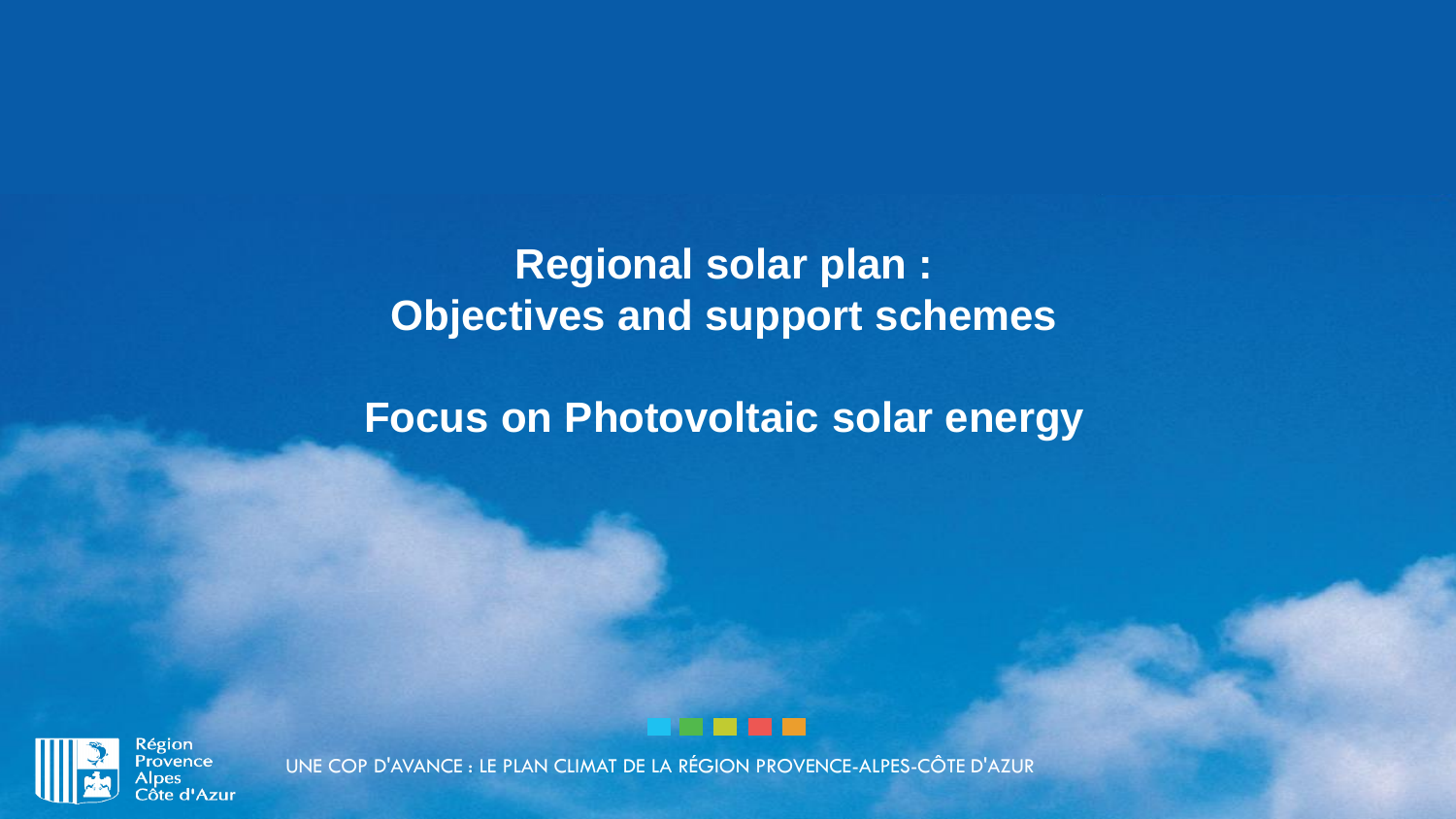

Production régionale d'énergie primaire par filière en 2018. Source: ORECA



*Industry : 5 Mtoe*

- But covers only 4% of the regional electric consumption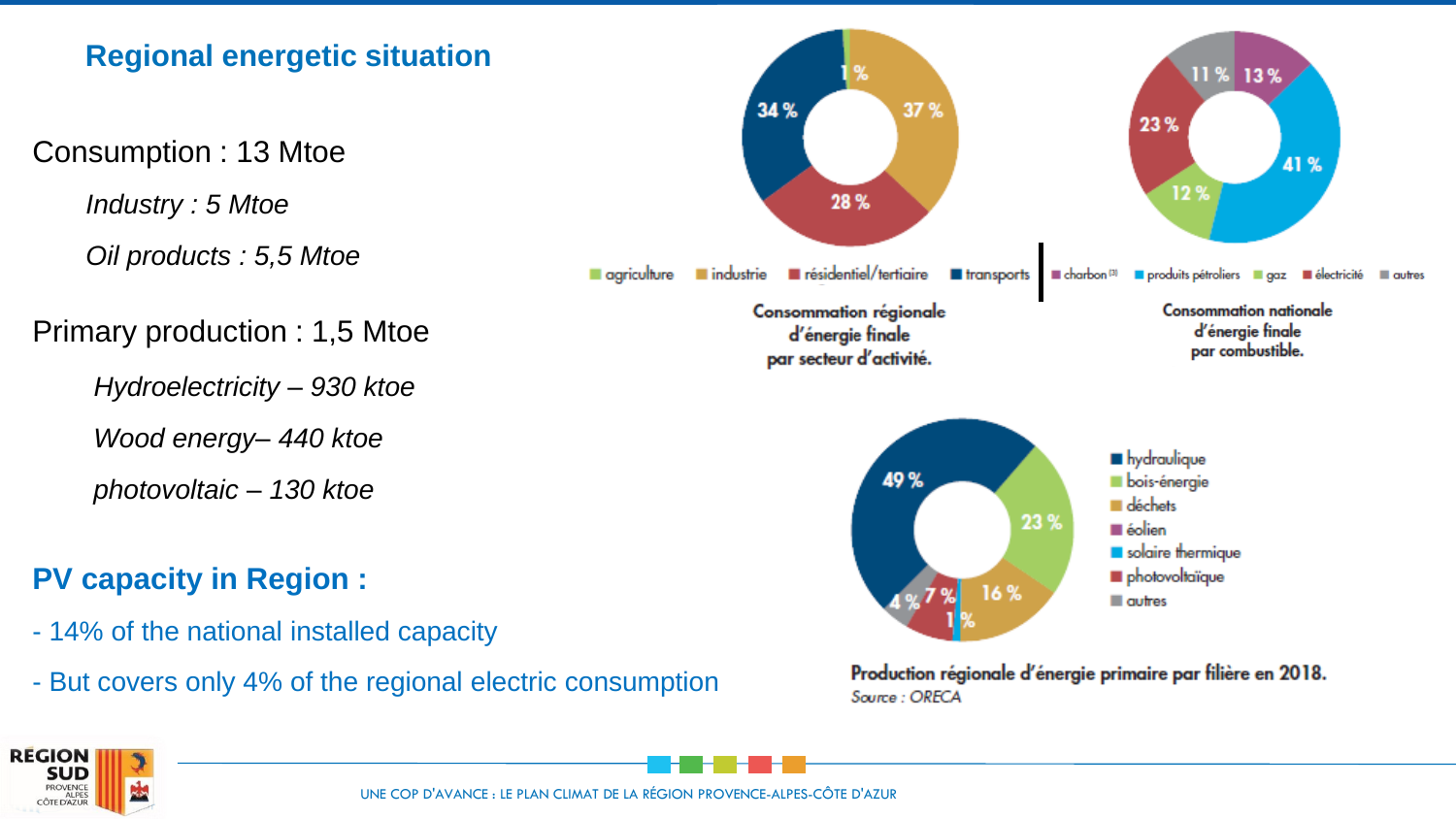#### **The National Energy Strategy – Energy multiannual programming (PPE) – 2018-2028**

- **Objective : diversify the energy mix by developing renewables energies**
- Double by 2028 the installed power capacity of electric RE until 2028 :
	- 2023 : 74 GW
	- 2028 : 102 à 113 GW
- Photovoltaics (PV) : multiply by 5 the PV capacity :
	- $-2018:8.5$  GW
	- End 2023 : 20.6 GW
	- End 2028 : between 35.6 and 44.5 GW



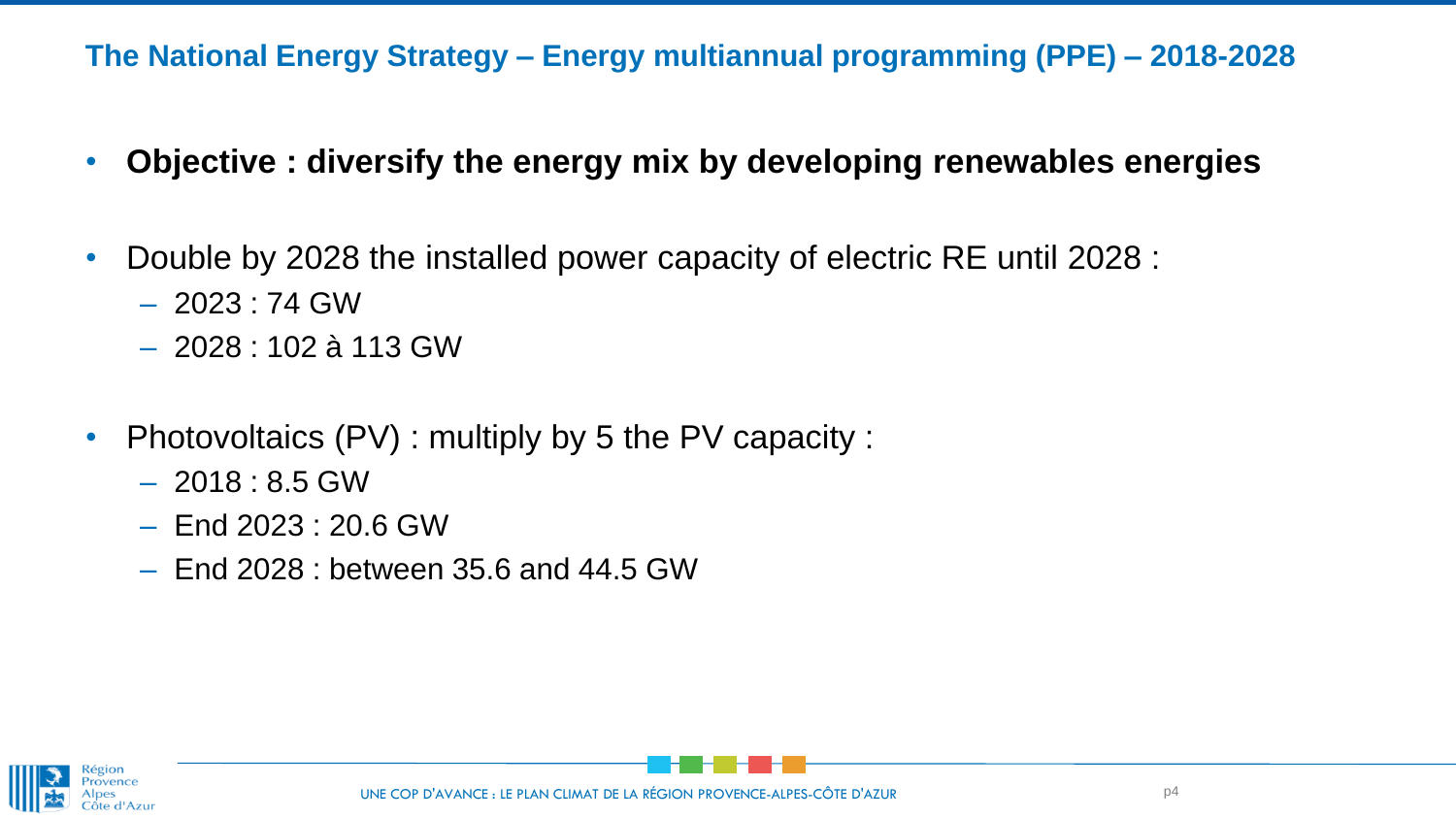**The Regional scenario : « A carbon neutral Region » by 2050**

- **50% reduction of regional consumption between 2012 and 2050** to be able to reach a balance between consumption and renewable production
- **mobilization of 100% of the identified potential for each renewable energy source by 2050**, which could cover half of the region's current energy consumption
	- Multiply the production of solar photovoltaic power by 10 until 2030 (11 000MW)
	- Reach more than 30 000 MW in 2050
	- Develop in priority high capacity photovoltaic installations on roofs and degraded grounds



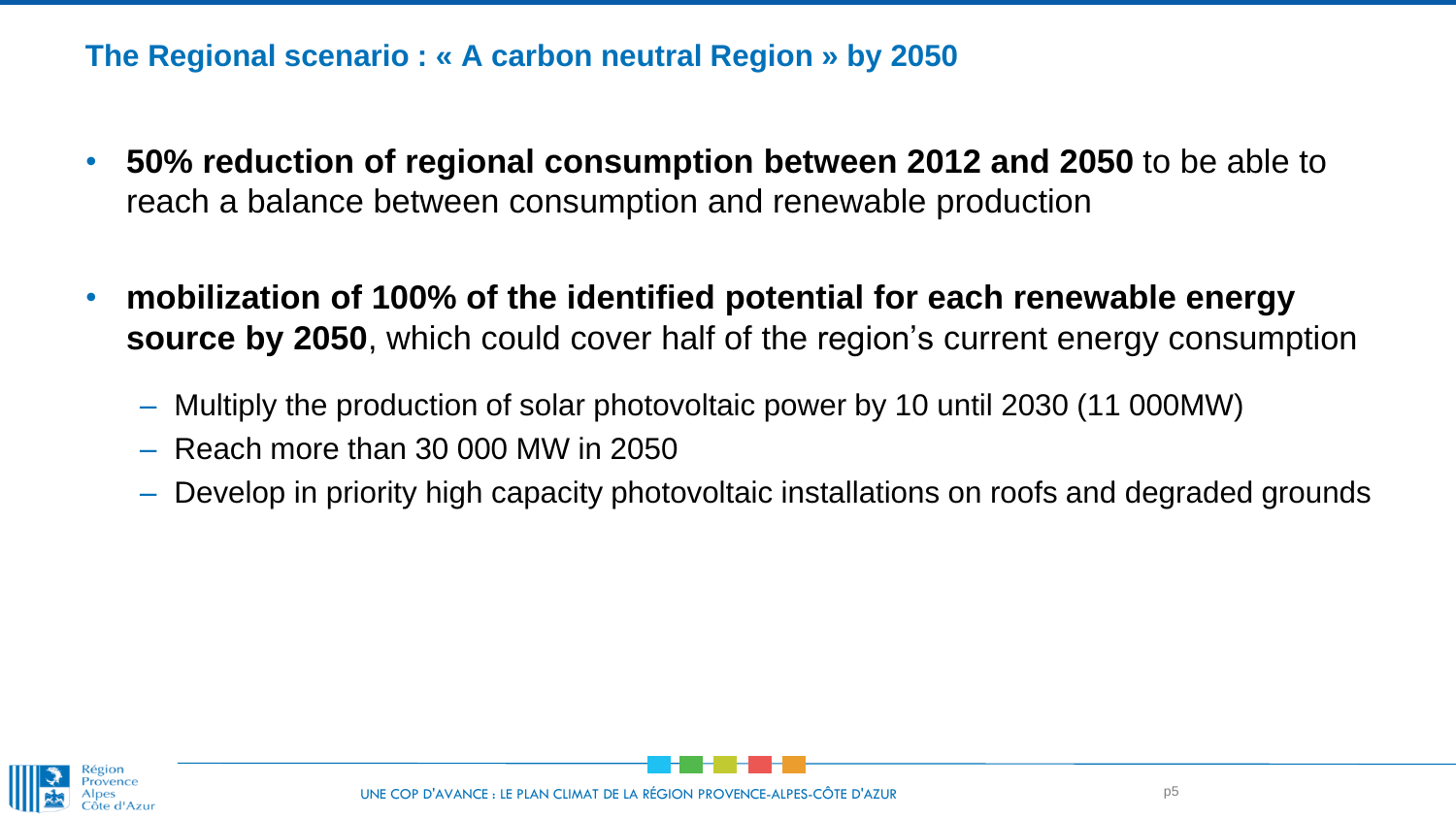#### **Regional scenario : « A carbon neutral Region » by 2050**



UNE COP D'AVANCE : LE PLAN CLIMAT DE LA RÉGION PROVENCE-ALPES-CÔTE D'AZUR

ALPES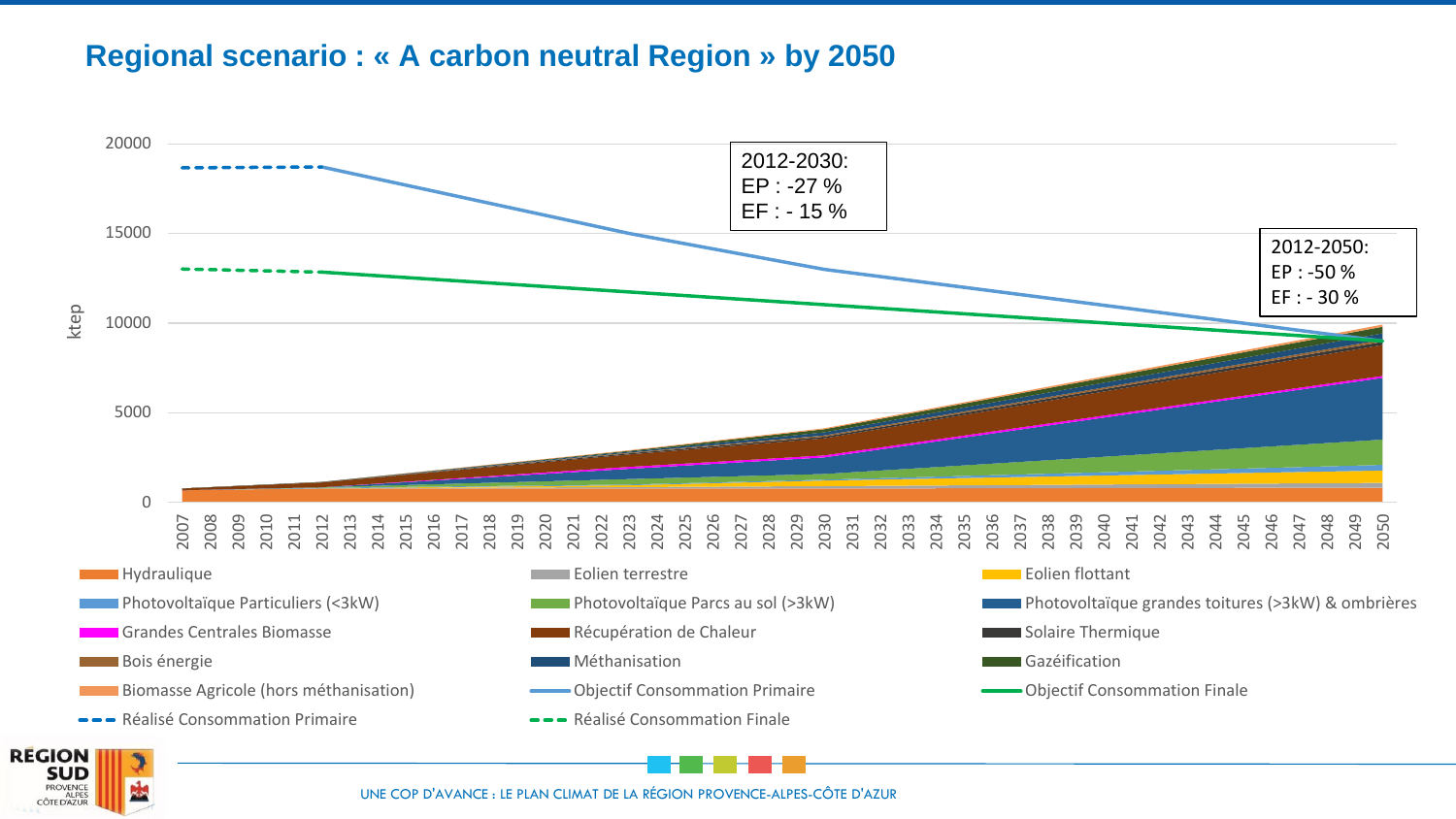### **Scénario proposé - Production**

\*L'article R4251-5 du CGCT indique : « Les objectifs quantitatifs de maîtrise de l'énergie, d'atténuation du changement climatique, de lutte contre la pollution de l'air sont fixés par le schéma à l'horizon de **l'année médiane de chacun des deux budgets carbone les plus lointains** adoptés en application des articles L. 222-1-A à L. 222-1-D du code de l'environnement et aux horizons plus lointains mentionnés à l'article L. 100-4 du code de l'énergie »: soit 2021 (Budget carbone 2019-2023), 2026 (Budget carbone 2024-2028) et 2030 / 2050 (Art. L100-4)

|                         | <b>Puissance (MW)</b>                              | 2012           | 2021*  | 2023*   | 2026*   | 2030*   | <b>RAPPEL</b><br><b>SRCAE</b> | 2050*   |
|-------------------------|----------------------------------------------------|----------------|--------|---------|---------|---------|-------------------------------|---------|
| Electricité             | Hydroélectricité                                   | 3 0 7 3        | 3756   | 3 9 0 8 | 3929    | 3 9 5 6 | 3 3 7 0                       | 4 100   |
|                         | Eolien terrestre                                   | 45             | 321    | 382     | 474     | 597     | 1 2 4 5                       | 1 3 0 5 |
|                         | <b>Eolien flottant</b>                             | $\overline{0}$ | 236    | 289     | 594     | 1 0 0 0 | 600                           | 2 0 0 0 |
|                         | <b>PV - Particuliers (&lt;3kW)</b>                 | 65             | 334    | 394     | 448     | 520     |                               | 2 9 3 4 |
|                         | PV - Parcs au sol                                  | 531            | 6578   | 2684    | 2 7 5 5 | 2 8 5 0 | 4 4 5 0                       | 12778   |
|                         | <b>PV - Grandes toitures</b><br>(>3kW) & ombrières |                |        | 5 2 3 8 | 6576    | 8 3 6 0 |                               | 31 140  |
|                         | <b>Grandes Centrales</b><br><b>Biomasse</b>        | $\overline{0}$ | 141    | 172     | 172     | 172     |                               | 172     |
| Thermique               | Récupération de chaleur                            | 1 1 9 9        | 2749   | 3 0 9 4 | 3611    | 4 3 0 0 | 2985                          | 6546    |
|                         | Solaire thermique collectif                        | 20             | 509    | 618     | 781     | 998     |                               | 2 0 6 5 |
|                         | Bois énergie collectif                             | 80             | 177    | 198     | 242     | 300     | $\overline{\phantom{a}}$      | 544     |
|                         | Méthanisation                                      | 14             | 71     | 84      | 162     | 267     | 550                           | 570     |
|                         | Gazéification                                      | $\overline{0}$ | 55     | 67      | 153     | 267     |                               | 586     |
|                         | <b>Biomasse Agricole</b><br>(hors méthanisation)   | $\overline{0}$ | 175    | 214     | 272     | 350     | 330                           | 739     |
| <b>TOTAL GENERAL</b>    |                                                    | 5027           | 15 103 | 17 342  | 20 168  | 23 937  |                               | 65 479  |
| <b>TOTAL Electrique</b> |                                                    | 3714           | 11 366 | 13 067  | 14 948  | 17 455  | 9665                          | 54 429  |
| <b>TOTAL Thermique</b>  |                                                    | 1 3 1 3        | 3736   | 4 2 7 5 | 5 2 2 1 | 6482    | 3865                          | 11 050  |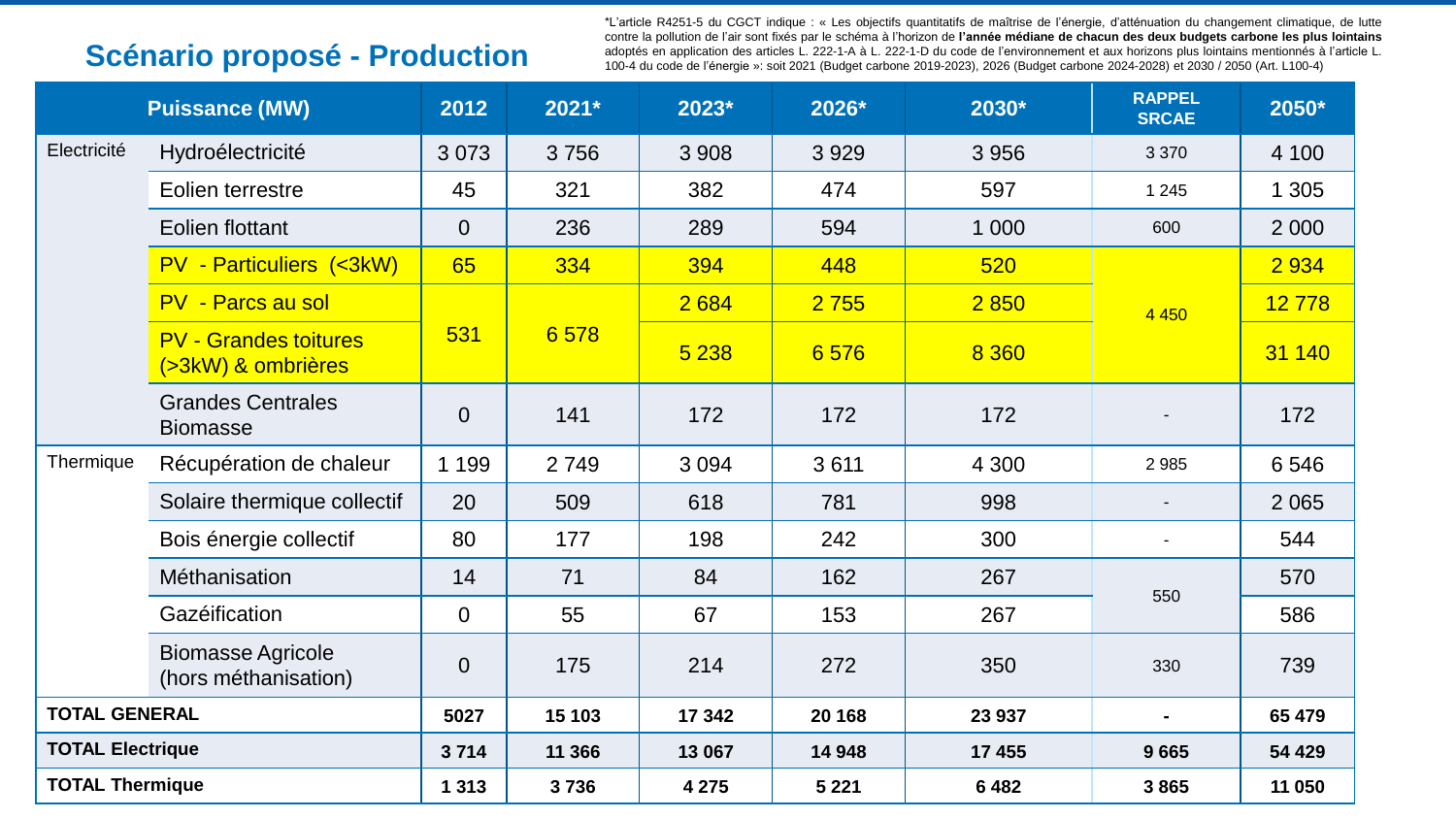#### **The regional Solar plan and its support schemes**

- A support scheme for **grid-connected photovoltaic installations** with a capacity of less than 100 kWp :
	- 30% of the total amount of the project
	- $-$  from €200 to €300 per kWp
- The smart PV scheme supports projects for **self-consumption** of photovoltaic energy:
	- $-$  Individual self-consumption : 20% to 25% of the project (max €100 000)
	- Collaborative self-consumption : 25% to 30% of the project (max €120 000)
- Feasibility studies :
	- $-$  For new grid-connected PV installations : 50 to 70% of the study (max €50 000)
	- $-$  For complex self-consumption projects : 50 to 70% of the study (max €50 000)

**[https://oreca.maregionsud.fr/fileadmin/Documents/Appels\\_a\\_projets/2020\\_-](https://oreca.maregionsud.fr/fileadmin/Documents/Appels_a_projets/2020_-_Plan_Solaire_Regional.pdf) \_Plan\_Solaire\_Regional.pdf**

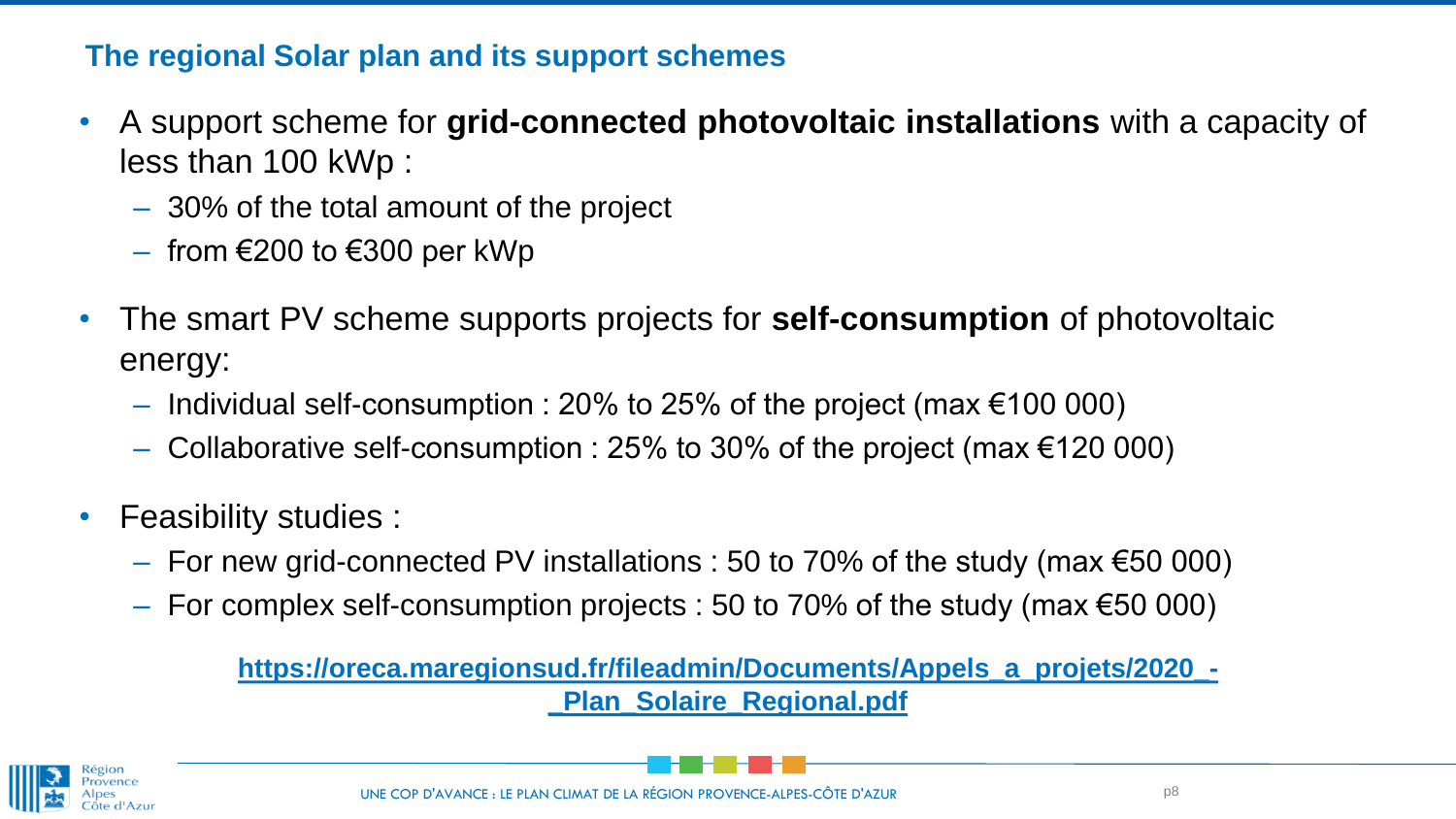# **Business development focus**



Sud Provence-Alpes-Côte d'Azur **Economic Development Agency** 



#### Nathalie Ohayon

International project manager renewable energies

[nohayon@risingsud.fr](mailto:nohayon@risingsud.fr) [www.risingsud.fr](http://www.risingsud.fr/)

Phone : + 33 (0)4 96 17 07 44 Cell. : + 33 (0)6 23 18 29 47 BAT Provence 81-83 boulevard de Dunkerque CS 30394, 13217 Marseille Cedex 02



 $\overline{(\circ)}$ 

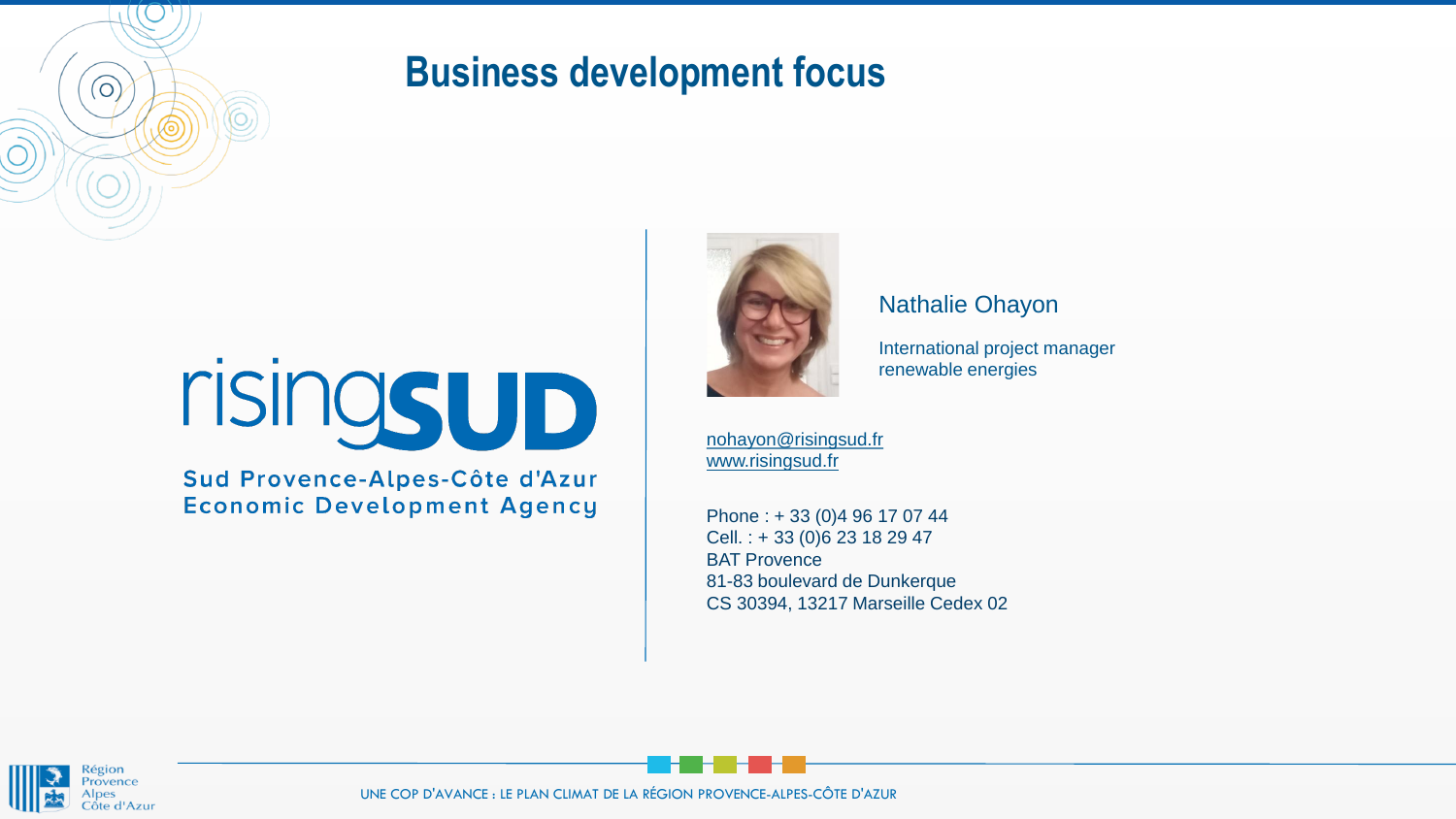### **Renewable Energies and Solar PV**

National key figures



An estimation of over **10 %** of these figures may be allocated to région Sud, due to its configuration and geographical position

*(sourcing : Ademe, national agency for ecology transition, update August, 25th 2020)*



 $\overline{(\circ)}$ 

UNE COP D'AVANCE : LE PLAN CLIMAT DE LA RÉGION PROVENCE-ALPES-CÔTE D'AZUR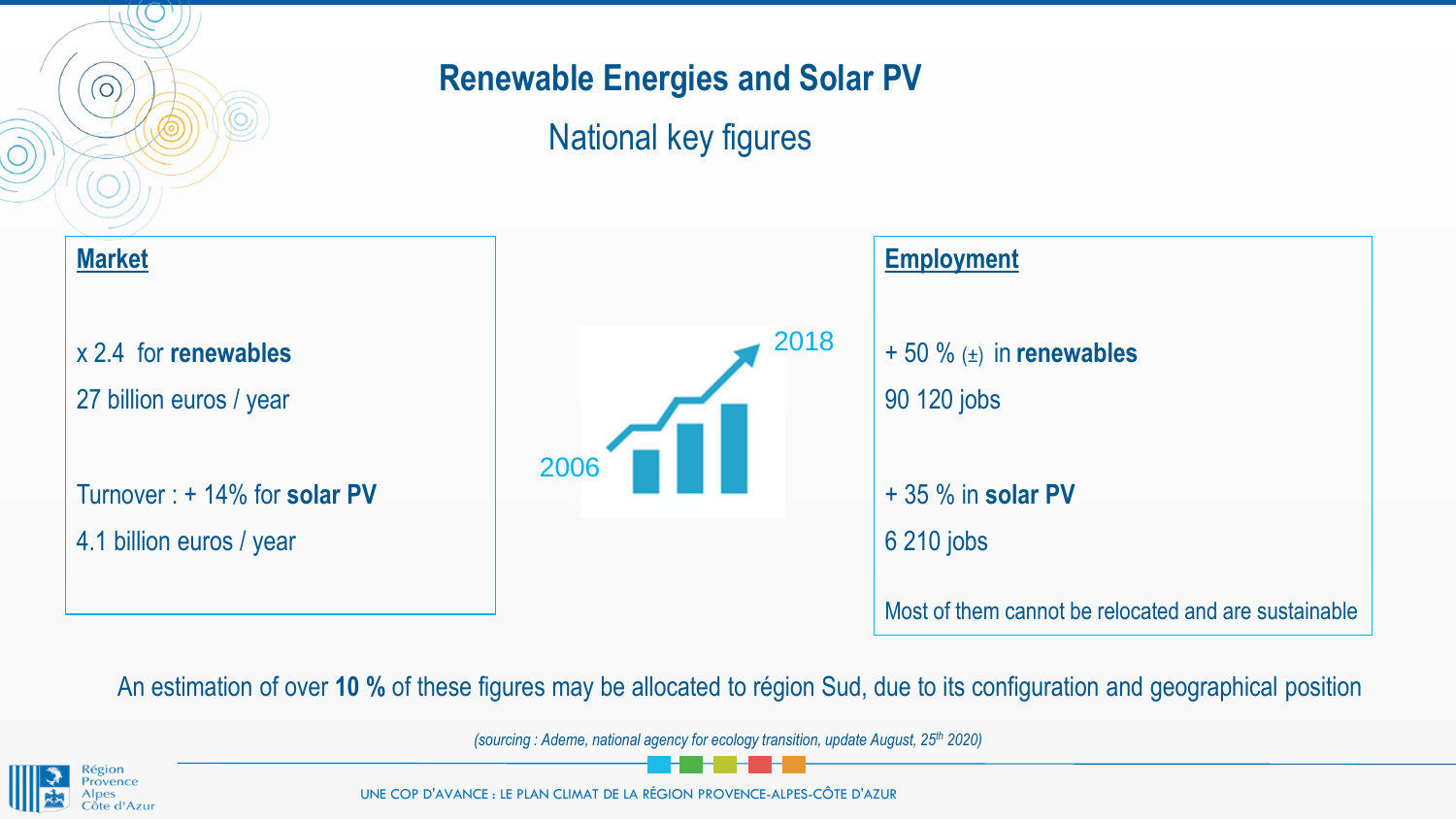

### **Regional schemes to enhance economic environment**

- **The regional Economic Recovery Plan :** 1 billion euros dedicated
- **The Operations of Interest to the Region (OIR)**
	- 8 strategic sectors, among them renewables, solar PV

Objective : support local economic actors (territories and companies) in main issues : projects investment, ecosystem animation and matchmaking, innovation, cooperation, attractiveness

• **Investment fund for regional companies (FIER)**

Objective : a panel of public financing tools (guarantee, subsidies, loans) to support every step of the company's development